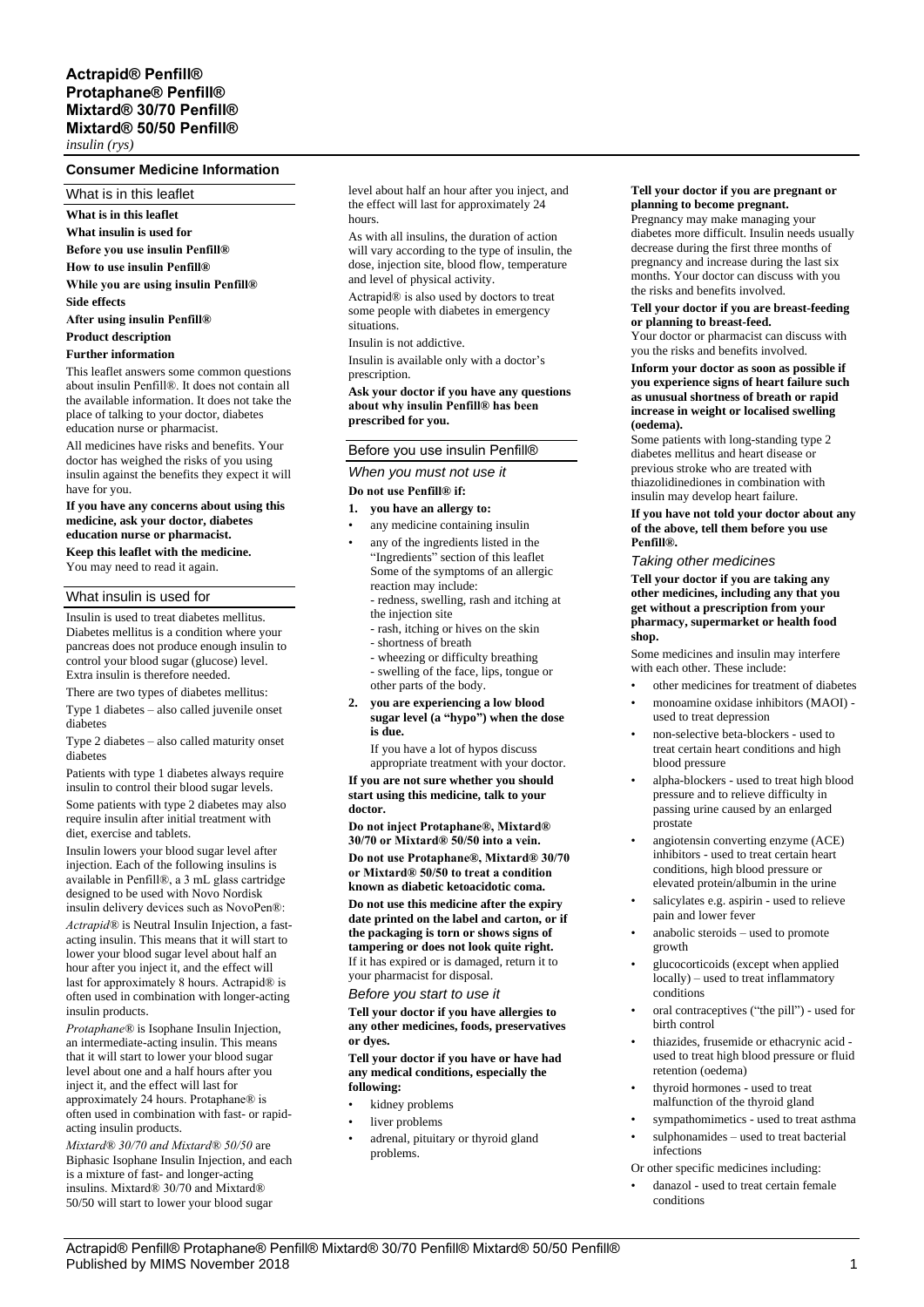- oxymetholone used to treat certain blood disorders
- octreotide used to treat gastrointestinal endocrine tumours and enlargement of parts of the body (e.g. hands, feet, head) caused by abnormal growth hormone levels
- lanreotide used to treat enlargement of parts of the body (e.g. hands, feet, head) caused by abnormal growth hormone levels
- diazoxide used to treat high blood pressure
- nicotinic acid used to treat high cholesterol levels in the blood
- asparaginase used to treat leukaemia and lymph gland tumours
- quinine used to treat malaria and relieve muscle cramps
- quinidine used to treat heart problems
- growth hormone used to treat growth disorders

# **Tell your doctor about any other**

**medicines that you are taking.** This is very important. Your doctor will advise you if it is alright to keep taking them or if you should stop taking them.

Your doctor and pharmacist have more information on medicines to be careful with or avoid while using this medicine.

### How to use insulin Penfill®

#### **Your doctor, diabetes education nurse or pharmacist will have given you advice on how to use your medicine. Carefully follow all the directions.**

They may differ from the information contained in this leaflet.

#### **Any change in dose or type of insulin should be made cautiously and only under medical supervision.**

If you change the type of insulin that you use, you may have to use more or less than before. This may happen with the first dose or over a period of time.

#### **If you do not understand the instructions, ask your doctor, diabetes education nurse or pharmacist for help.**

### *How much to use*

Your doctor or diabetes education nurse will tell you how much of this medicine you need to use.

It is very important that you manage your diabetes carefully. Too much or too little insulin can cause serious effects.

### *When to use it*

Your doctor or diabetes education nurse will tell you when and how often to inject the insulin. If you are using Actrapid®, Mixtard® 30/70 or Mixtard® 50/50, it is recommended that you eat a meal or a snack containing carbohydrate within 30 minutes of the injection.

## *How to use it*

- Penfill® cartridges are designed to be used with Novo Nordisk insulin delivery devices (such as NovoPen®), and NovoFine® needles.
- Make sure you are using the correct type and strength of insulin. Carefully follow the instructions on how to use your Penfill® in the Novo Nordisk insulin delivery device.
- If you use more than one type of Penfill® (more than one type of insulin), you must use a separate insulin delivery device for each type of Penfill®.
- Do not use the insulin level indicator on the device to measure your dose of insulin.
- You should inject insulin under the skin (subcutaneous injection) as shown to you by your doctor or diabetes education nurse.
- In an emergency, the insulin contained within Actrapid® Penfill® is suitable for intramuscular administration under medical guidance. In an emergency, the insulin contained within Actrapid® Penfill® is also suitable for intravenous administration, but only if administered by a physician. For emergency use, the insulin must first be withdrawn from Penfill® into a syringe. **Discard your Penfill® after emergency use.**
- In an emergency, the insulins contained within Protaphane®, Mixtard® 30/70 and Mixtard® 50/50 Penfill® are suitable for intramuscular administration under medical guidance. For emergency use, the resuspended insulin must first be withdrawn from Penfill® into a syringe. **Discard your Penfill® after emergency use.**
- Do not use Actrapid®, Protaphane®, Mixtard® 30/70 or Mixtard® 50/50 Penfill® in insulin pumps.
- Take care not to drop or knock the device that contains Penfill®.

#### **Checking your insulin Penfill®:**

**Check your Penfill® before each preparation and injection to make sure you are using the correct type and strength of insulin. Disinfect the rubber membrane with a medicinal swab.**

**Do not use your Actrapid® Penfill® unless the insulin appears clear and colourless. Do not use it if the insulin appears thickened or has bits in it.**

**Do not use your Protaphane®, Mixtard® 30/70 or Mixtard® 50/50 Penfill® if the insulin is no longer a cloudy, white suspension after shaking, or if it has bits in it.**

**Always check your Penfill®, including the rubber plunger (stopper). Do not use your Penfill® if any damage is seen or if there is a gap between the plunger and the white label band.**

If these observations are noted, return your Penfill® to your pharmacist. See the insulin delivery device user manual for further instructions.

### **Preparing a dose:**

- 1. Wash your hands. **IMPORTANT - If your Penfill® contains cloudy insulin please read and follow points 2-5 carefully:**
- 2. On the Penfill® cartridge is a coloured band. Do not start an injection with a Penfill® cartridge you have emptied beyond the coloured band. The glass ball must have adequate space to resuspend the insulin. Resuspending is easier when the insulin has reached room temperature.
- 3. Before you put Penfill® into the Novo Nordisk insulin delivery device, move it

up and down between positions **a** and **b** – see picture below - so that the glass ball in the cartridge moves from one end to the other at least 20 times. The movement must always be repeated until the liquid appears uniformly white and cloudy ('resuspended').

- 4. If Penfill® is already inside the Novo Nordisk insulin delivery device, turn the delivery device upside-down at least 10 times with the cartridge inside it. Do this again before each subsequent injection.
- 5. Complete the remaining stages of injection without delay.



**Checking for insulin flow (priming): Always check your Novo Nordisk insulin delivery device for insulin flow (priming) before each injection, as described in the device user manual.**

The priming procedure may highlight a malfunction with your insulin delivery device. Priming also removes any air bubbles and helps indicate whether or not a needle is broken.

Only dial up your required dose after you see a drop of insulin at the needle tip.

After priming, if you need to put the insulin delivery device down, make sure the needle does not touch anything.

#### **Injecting a dose:**

**Choose a site for injection.**

# **Inject the medicine into the abdomen,**

**thighs, upper arms or buttocks.** Your insulin will work more quickly if you inject into the abdomen.

**Change the injection site so that the same position is not used more often than once a month.**

This will reduce the chance of local skin reactions developing.

**Pinch the skin between two fingers, push the needle into the raised skin, and inject the full dose of insulin under the skin.**

#### **Slowly count to 6 before pulling the needle out.**

Keep the push button fully depressed until the needle has been withdrawn. This will ensure correct delivery and limit possible flow of blood into the needle or insulin reservoir.

**Apply gentle pressure over the injection site for several seconds.**

**Do not rub the area.**

### **After injecting:**

**Dispose of your used needle safely into a yellow plastic sharps container after each injection.**

If you are using Actrapid® or Mixtard® insulins, it is recommended that you eat a meal or a snack containing carbohydrate within 30 minutes of the injection.

**Do not share needles, insulin cartridges or insulin delivery devices.**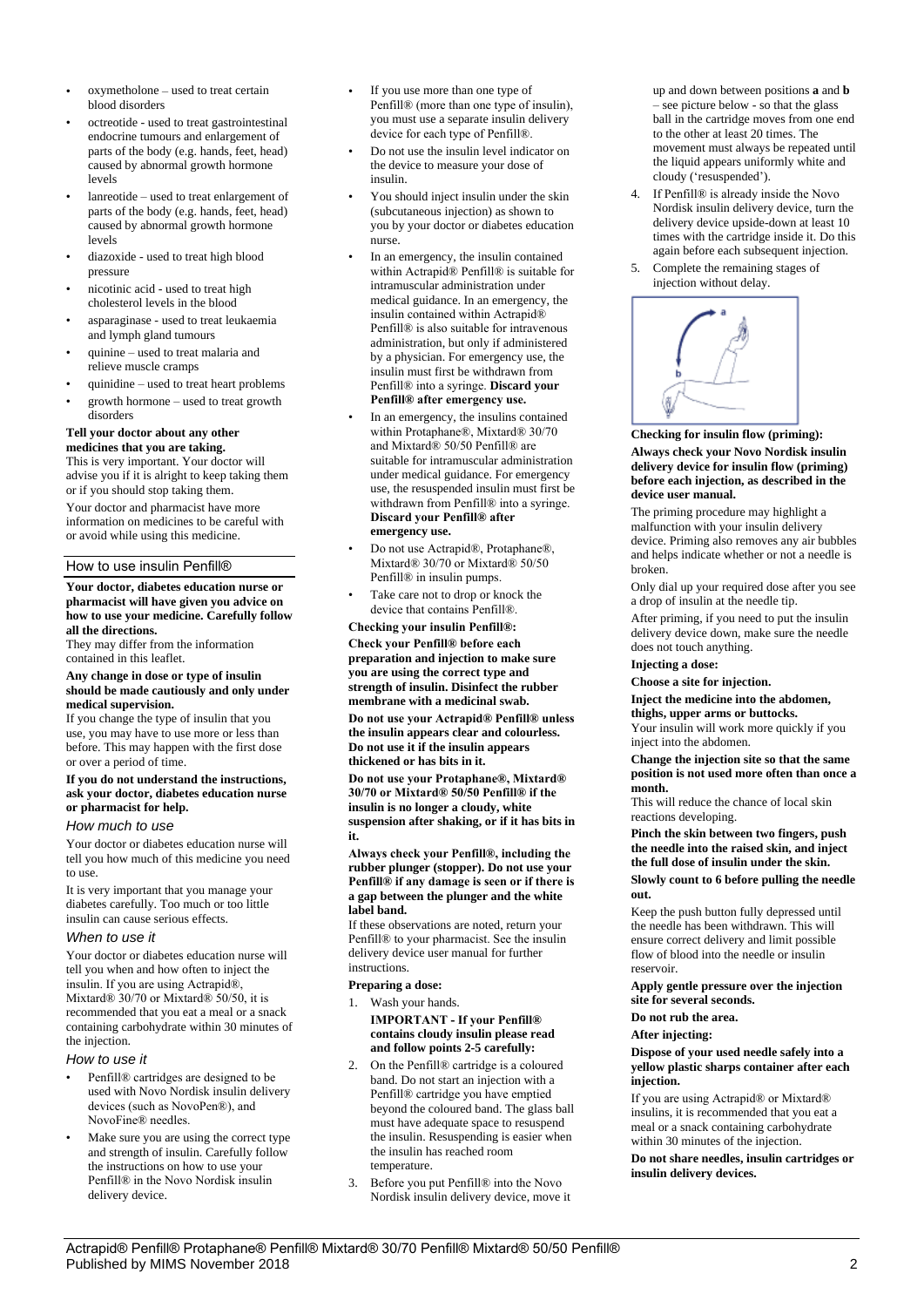# *How long to use it* **Do not stop using insulin unless your**

## **doctor tells you to.** *If you use too much (overdose) - Hypoglycaemia*

Your blood sugar level may become too low (you may experience hypoglycaemia or a "hypo") if you:

- accidentally use too much of this medicine
- have too much or unexpected exercise
- delay eating meals or snacks
- eat too little food
- are ill

The first symptoms of mild to moderate hypos can come on suddenly. They may include:

- cold sweat, cool pale skin
- fatigue, drowsiness, unusual tiredness and weakness
- nervousness, anxious feeling, tremor, rapid heart beat
- confusion, difficulty concentrating
- excessive hunger
- vision changes
- headache, nausea

## **Always carry some sugary food or fruit juice with you.**

If you experience any of these symptoms of a hypo, immediately eat some sugary food or have a sugary drink e.g. lollies, biscuits or fruit juice.

#### **Do not inject any insulin if you feel a hypo coming on.**

#### **Tell your relatives, friends, close workmates or carers that you have diabetes. It is important that they recognise the signs and symptoms of a hypo.**

Make sure they know to give you some sugary food or fruit juice for mild to moderate symptoms of a hypo.

**If you lose consciousness, make sure they know:**

- **• to turn you on your side and get medical help immediately.**
- **• not to give you anything to eat or drink.**

This is because you could choke.

An injection of the hormone glucagon may speed up recovery from unconsciousness. This can be given by a relative, friend, workmate or carer who knows how to give it. If glucagon is used, eat some sugary food or have a sugary drink as soon as you are

conscious again. If you do not feel better after this, contact your doctor, diabetes education nurse, or the closest hospital.

If you do not respond to glucagon treatment, you will require medical attention.

### **See your doctor if you keep having hypo reactions, or if you have ever become unconscious after using insulin.**

Your insulin dose may need to be changed. If a severe hypo is not treated, it can cause

convulsions, brain damage and even death. *If you miss a dose –*

# *Hyperglycaemia*

**If you forget to inject your insulin dose, test your blood sugar level as soon as possible.**

#### **If you are not sure what to do, talk to your doctor, diabetes education nurse or pharmacist.**

#### **Do not use a double dose of your insulin.**

If it is almost time for your next dose, skip the dose you missed and use your next dose when you are meant to.

Otherwise, use it as soon as you remember and then go back to using it as you would normally.

Your blood sugar levels may become high (hyperglycaemia) if you:

- miss doses of insulin or use less insulin than you need
- have uncontrolled diabetes
- exercise less than usual
- eat more carbohydrates than usual
- are ill or stressed

High blood sugar levels over a long period of time can lead to too much acid in the blood (diabetic ketoacidosis).

#### **Contact your doctor immediately if your blood sugar level is high or you recognise any of the following symptoms.**

Symptoms of mild to moderate hyperglycaemia include:

- drowsy feeling
- flushed face
- thirst, loss of appetite
- fruity odour on the breath
- blurred vision
- passing larger amounts of urine than usual
- getting up at night more often than usual to pass urine
- high levels of glucose and acetone in the urine

Symptoms of severe hyperglycaemia include:

- heavy breathing
- fast pulse
- nausea, vomiting
- dehydration
- loss of consciousness

Severe hyperglycaemia can lead to unconsciousness and in extreme cases death if untreated.

**Discuss any worries you may have about this with your doctor, diabetes education nurse or pharmacist.**

# While you are using insulin Penfill®

### *Things you must do*

**Measure your blood sugar level regularly. Make sure all friends, relatives,** 

### **workmates or carers know that you have diabetes.**

If your child has diabetes it is important to tell their carers.

#### **Keep using your insulin even if you feel well.**

It helps to control your condition, but does not cure it.

**Tell your doctor if you often have hypos (low blood sugar levels).**

Your doctor may need to adjust your insulin dose.

**Always carry some sugary food or fruit juice with you.**

If you experience any of the symptoms of a hypo, immediately eat some sugary food or have a sugary drink e.g. lollies, biscuits or fruit juice.

**Tell your doctor if you have trouble recognising the symptoms of hypos.** Under certain conditions, the early warning signs of hypos can be different or less obvious. Your doctor may need to adjust

your insulin dose. **Make sure that you tell every doctor, dentist, pharmacist or other health care professional who is treating you that you have diabetes and are using insulin.**

### **Tell your doctor, diabetes education nurse or pharmacist if you are travelling.**

Ask them for a letter explaining why you are taking injecting devices with you. Each country you visit will need to see this letter, so you should take several copies.

You may need to inject your insulin and eat your meals at different times because of time differences in and between countries.

You may not be able to get the same type of insulin in the country you are visiting.

Your doctor, diabetes education nurse or pharmacist can provide you with some helpful information.

As a precautionary measure, always carry a spare insulin delivery device in case your Penfill® is lost or damaged.

*Things you must not do*

**Do not stop using your medicine unless your doctor tells you to.**

**Do not use the medicine if you think it has been frozen or exposed to excessive heat.** It will not work as well.

**Do not refill your Penfill®.**

**Do not use this medicine to treat any other complaints unless your doctor tells you to. Do not give your medicine to anyone else, even if they have the same condition as you.**

### *Things to be careful of*

**If you drive or use tools or machines,**  watch out for signs of a hypo. Your ability to concentrate or to react will be less during a hypo. Never drive or use machinery if you feel a hypo coming on. Discuss with your doctor whether you can drive or use machines at all, if you have a lot of hypos or if you find it hard to recognise hypos.

# **Tell your doctor if you drink alcohol.**

Alcohol may mask the symptoms of hypos. **Tell your doctor if you are ill.**

Illness, especially with nausea and vomiting, may cause your insulin needs to change. Even if you are not eating, you still require insulin. You and your doctor should design an insulin plan for those times when you are sick.

#### **Tell your doctor if you are exercising more than usual.**

Exercise may lower your need for this medicine. Exercise may also speed up the effect of a dose of it, especially if the exercise involves the area of the injection site (e.g. the leg should not be used for injection prior to jogging or running).

**Tell your doctor if your diet changes.** Changes in diet may cause your insulin needs to change.